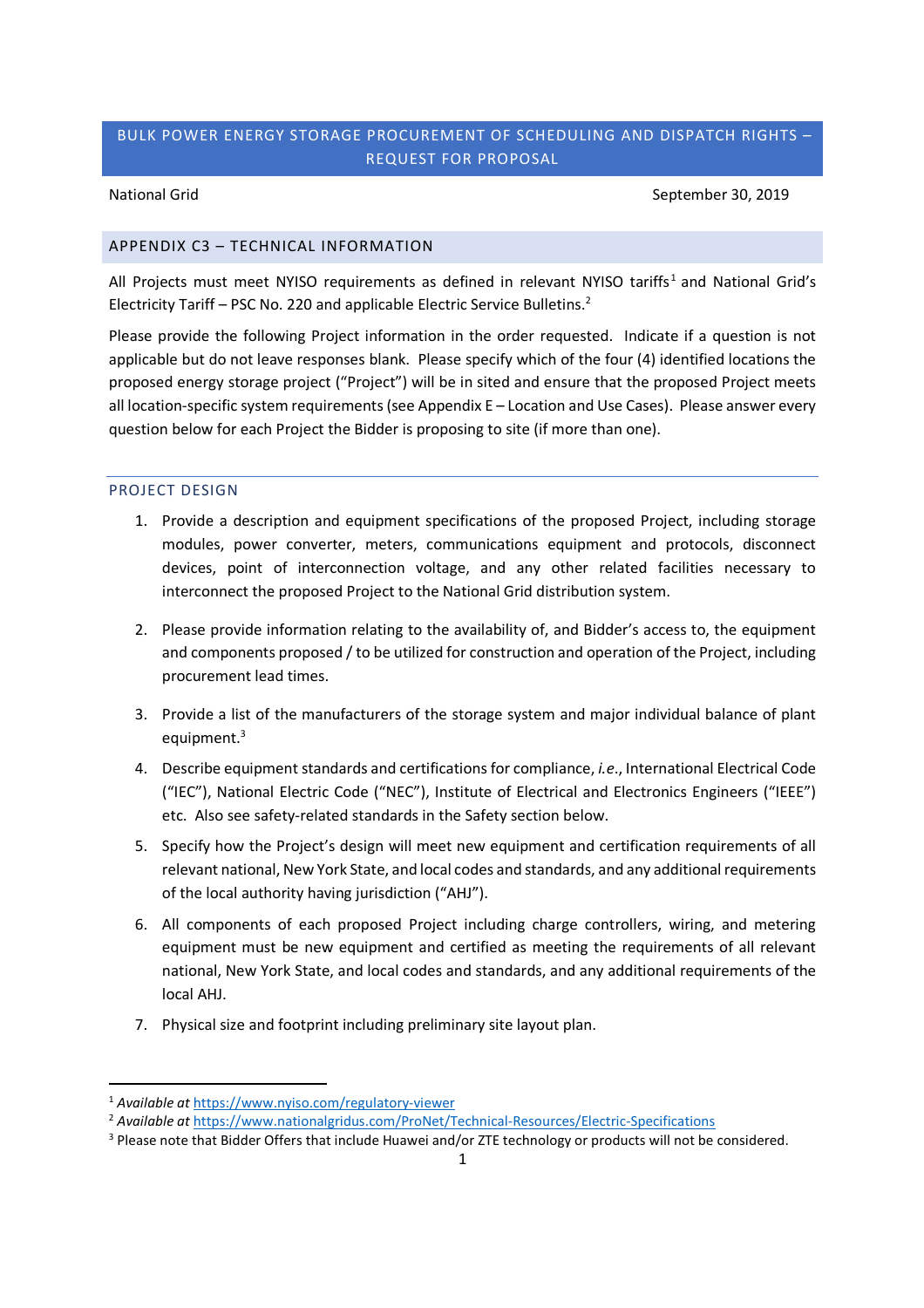### National Grid September 30, 2019

- 8. Accurate and validated (preferably independently verified) performance characteristics of the proposed Project.
- 9. Describe how the energy storage system and components will comply with all manufacturers' installation requirements, applicable laws, regulations, codes, licensing, and permit requirements. This includes, but is not limited to, the New York State Environmental Quality Review Act ("SEQRA"); any applicable provisions of the New York State Environmental Conservation Law ("ECL") and New York State Department of Environmental Conservation ("NYSDEC") regulations pertaining to disposal; Article 10, if applicable; the International Building Code Series as amended by the New York State Uniform Code Supplement; the National Electrical Code®("NEC"); Interconnection Standards; and all applicable State, city, town, or local ordinances or permit requirements, and any additional requirements of the local AHJ. It is the Winning Bidder's responsibility to ensure compliance with all such laws.

### OPERATIONAL PARAMETERS

- 1. The energy storage equipment must consist of commercial products carrying a manufacturer warranty. The warranty must cover the entire energy storage system, including ancillary equipment and power electronics.
- 2. The Bidder's Offer must list any operational restrictions for each item listed in the Operating Information in the Appendix B - Offer Form as applicable and describe how they relate to warranty conditions.
- 3. Bidder Offer must describe how to comply with the testing and verification as described in Exhibit M of the Appendix D1 - ESSA.
- 4. Describe what capabilities will be in place for remote monitoring and control (*e.g*., equipment, communication means, and protocols used).
- 5. Describe what change management controls and procedures will be used to coordinate between National Grid and the Project owner regarding any changes to the Project.
- 6. Submit control schemes, electrical configurations, and description of any integrated control schemes in sufficient detail for National Grid to review and confirm acceptance of Bidder's Offer.
- 7. Will dispatchable capacity vary seasonally? If so, provide an example calculation of the net power to the grid downstream of system and step-up transformer losses for both a typical winter and summer day.
- 8. Provide the active and reactive power capability curve of the Project.
- 9. Provide a description of the communications and control architecture along with any diagrams as applicable for the Project.
- 10. Describe and estimate what the ancillary loads are expected during operation including losses.
- 11. Specify how the Project's ancillary load will be supplied during a power outage to the Project interconnection (*i.e*., ability to self-supply or requires a separate service).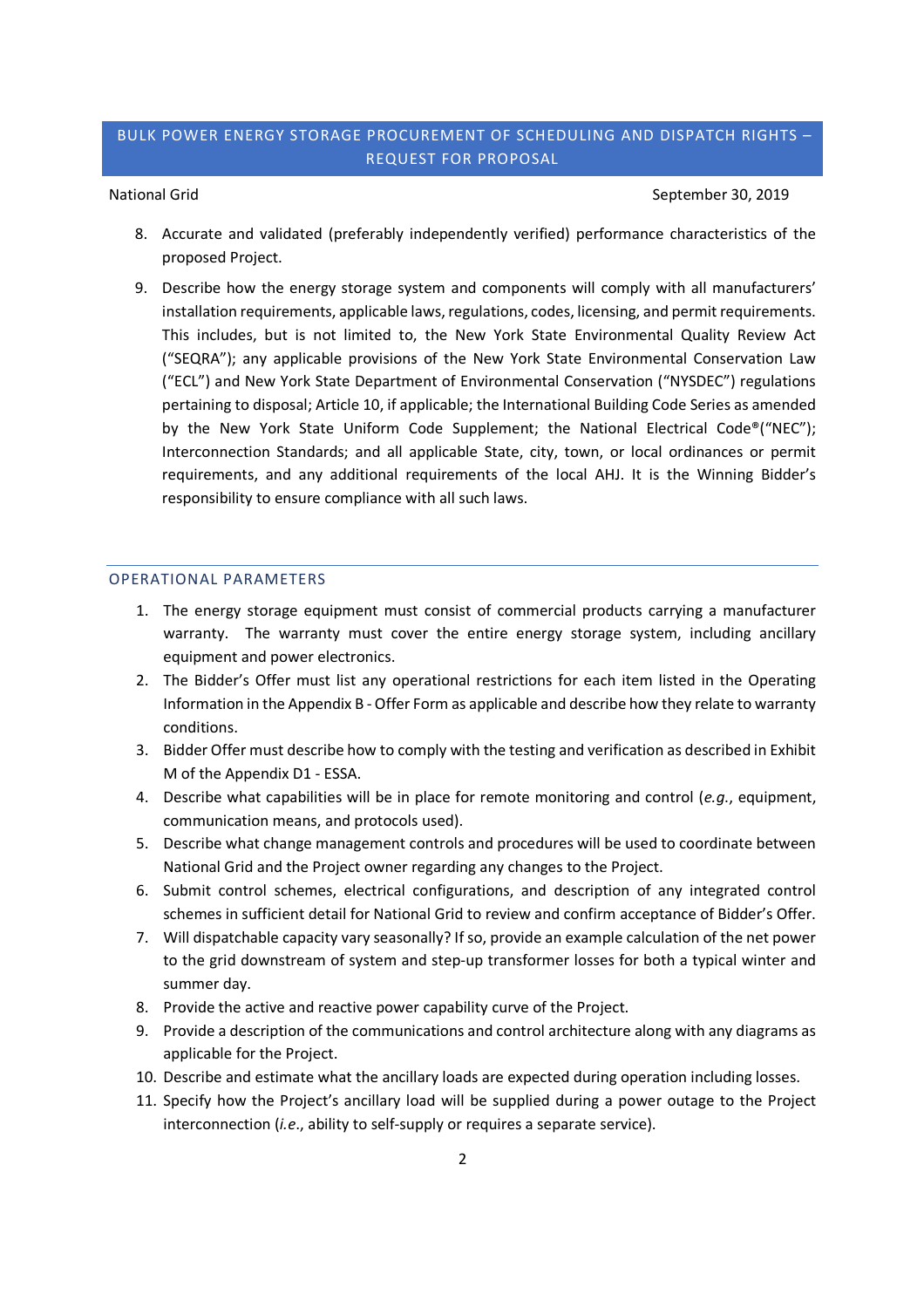National Grid September 30, 2019

- 12. Describe the available and expected states of the power conversion systems, and the applicable steps and timing (warmup, synch, voltage ramp, etc. as applicable) for transition from such states to a normal distribution-connected mode supplying active or reactive power services.
- 13. Measurement and verification ("M&V") capabilities.
- 14. Ability of the Project to directly integrate with National Grid's EMS/ADMS systems.
- 15. Bidder shall provide a supply list of alarms, definitions of each, severity level, response, and correction.

## MAINTENANCE PRACTICES

- 1. Provide a copy of all original equipment manufacturer warranties, suggested maintenance schedules, and spec sheets.
- 2. Provide a description of the expected Operating Life of the Project including any inverter equipment and the long-term replacement or shuffle (*e.g*., augmentation) plan.
- 3. Provide a description of how the Bidder will maintain the MW and MWh ratings of the Project during the Term of the ESSA.
- 4. Provide any information regarding planned or forced outage rates based on manufacturer's recommendation and experience.
- 5. Provide a description of how the Bidder will provide operational and/or maintenance onsite and remote support in real time (*e.g*., via an operating center with 24x7x365 support).

### SAFETY

- 1. Provide the following documentation for the Bidder and associated contractors for the previous three (3) years (*i.e*., 2016-2018):
	- a. Occupational Safety and Health Administration ("OSHA") 300 Form;
	- b. Signed copies of the OSHA 300A Form; and
	- c. Experience Modification Rate, preferably via a letter from the Bidder's insurance company.
- 2. Provide the following information for the Project:
	- a. Health and Safety Plan; and
	- b. Site-specific Health and Safety Plan.
- 3. Provide an outreach plan to educate and inform the local AHJ and emergency services including local fire departments.
- 4. Additional safety requirements shall include, but not be limited to the following at the cost of the Bidder:
	- a. Compliance with National Grid safety standards per Appendix I.
	- b. Compliance with the following standards and certified by a Nationally Recognized Testing Laboratory ("NRTL"), at a minimum: UL 9540, UL 9540-A (provide a specific action plan of both automated and manual measures to mitigate a thermal runaway event), National